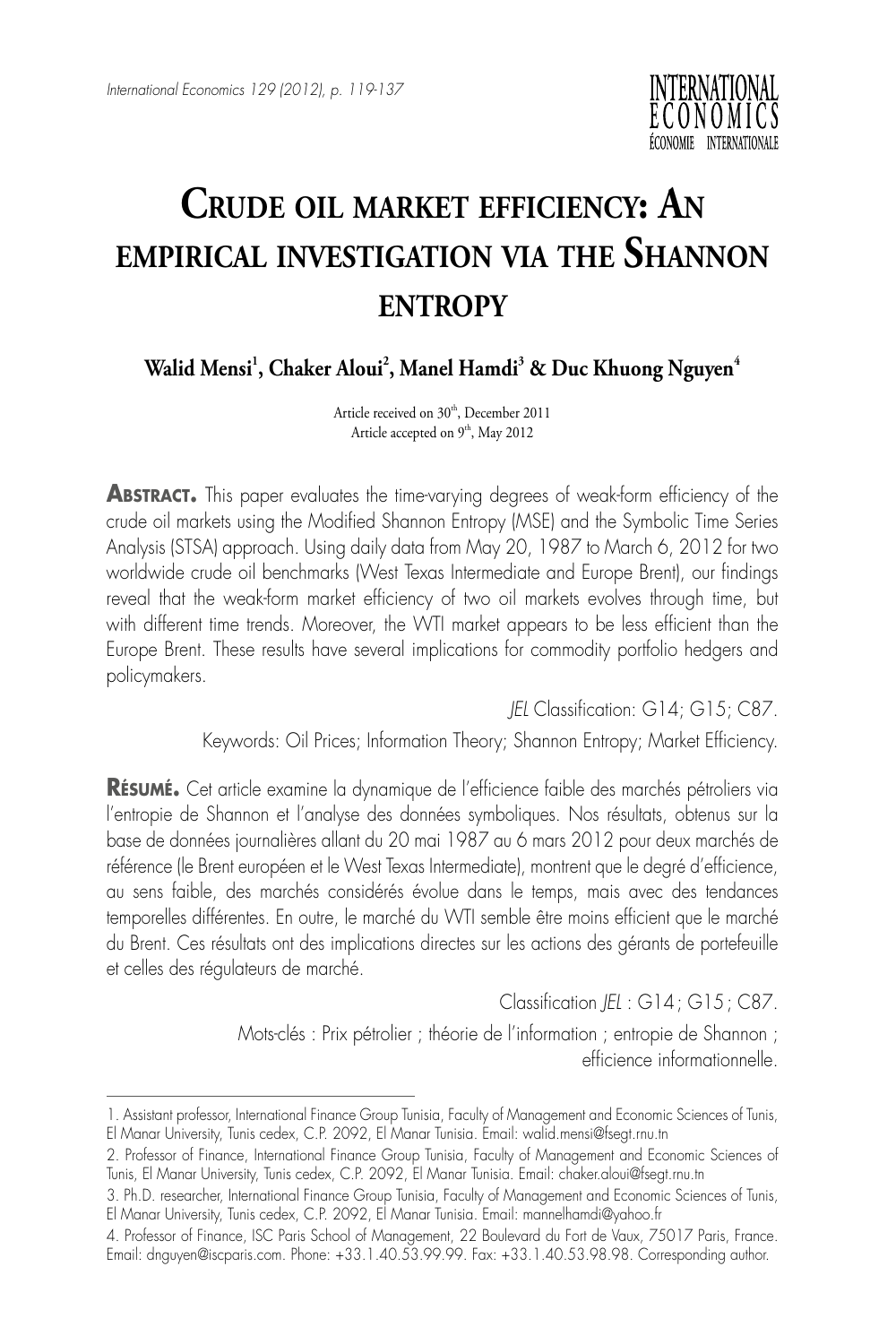## **1. Introduction**

Crude oil plays a fundamental role in the world economy as it is a decisive determinant of economic growth. According to the International Energy Agency (IEA) 2009 report, oil represents 36% of the world's total primary energy, 95% of all the energy used for transportation, from 1.5% to 2% of the world GDP, and from 6% to 8% of the world trade volume. It also serves as benchmark for the pricing of numerous financial instruments including futures contracts, options, and other oil-related products. Thus, understanding the price behavior in the crude oil markets, which are characterized by high volatility levels and strong upward drifts over the last decade, is essential to both investors and policymakers.<sup>5</sup> This volatile pattern can be explained by a number of factors including, among others, the law of supply and demand (Hagen, 1994; Stevens, 1995), and irregulars past/present/ future events related to weather, stock market conditions, economic growth, political aspects, and investors' psychological expectations (Yu *et al.*, 2008). Other unforeseen events such as wars, embargoes and revolutions have also substantial influences on oil prices (Tabak and Cajueiro, 2007). The combined effect of these events, which can be either bad or good news or both, may lead crude oil prices to fluctuate without relation to its fundamental value. All in all, the degree of informational efficiency of crude oil markets may be affected and exhibit time-varying nature.

In theory, a market is efficient if all available and relevant information is immediately reflected in the asset prices. This information is defined as anything that may affect asset prices so that they become unknowable in the present and random in the future. As a result, in a perfectly efficient market price forecasts are impossible since there are no accurate patterns to asset prices and the best is the random process. Also, no one can take advantage of the available information to generate abnormal profits. Given its important implications for market regulation issues, asset pricing, and portfolio allocation, the efficient market hypothesis (EMH *hereafter*) has been extensively examined by a large body of literature following the seminal works of Fama (1970, 1991), but the focus is mostly on stock, bond and foreign exchange markets.

To date, the question of whether crude oil markets behave efficiently has been examined by only a few studies. Green and Mork (1991) firstly discuss the issue of crude oil market efficiency by testing whether the price of a futures contract on crude oil is an efficient predictor of the *ex-post* spot price at the time of merchandise delivery, given that all the relevant information was available at the time when the contract was set up. Using the generalized method of moments, they find evidence of predictability in oil prices for the whole sample period 1978-1985.<sup>6</sup> But, when sub-sample periods are used, the results indicate the improvements of market efficiency as the amount of predictability tends to reduce

<sup>5.</sup> Following the rapid expansion of the world economy, and Asian economies in particular in the aftermath of the 1997-1998 financial crisis and the 2001 internet bubble burst, crude oil markets have experienced an unprecedented boom period. On the spot market, the West Texas Intermediate (WTI) crude oil price closed at \$20.74 per barrel on January 2002 and broke a record level of \$133.93 per barrel on June 2008. Other crude oil benchmarks exhibited the same price developments.

<sup>6.</sup> Empirical analysis was based on monthly prices of Mideast Light and African Light/North Sea crudes.